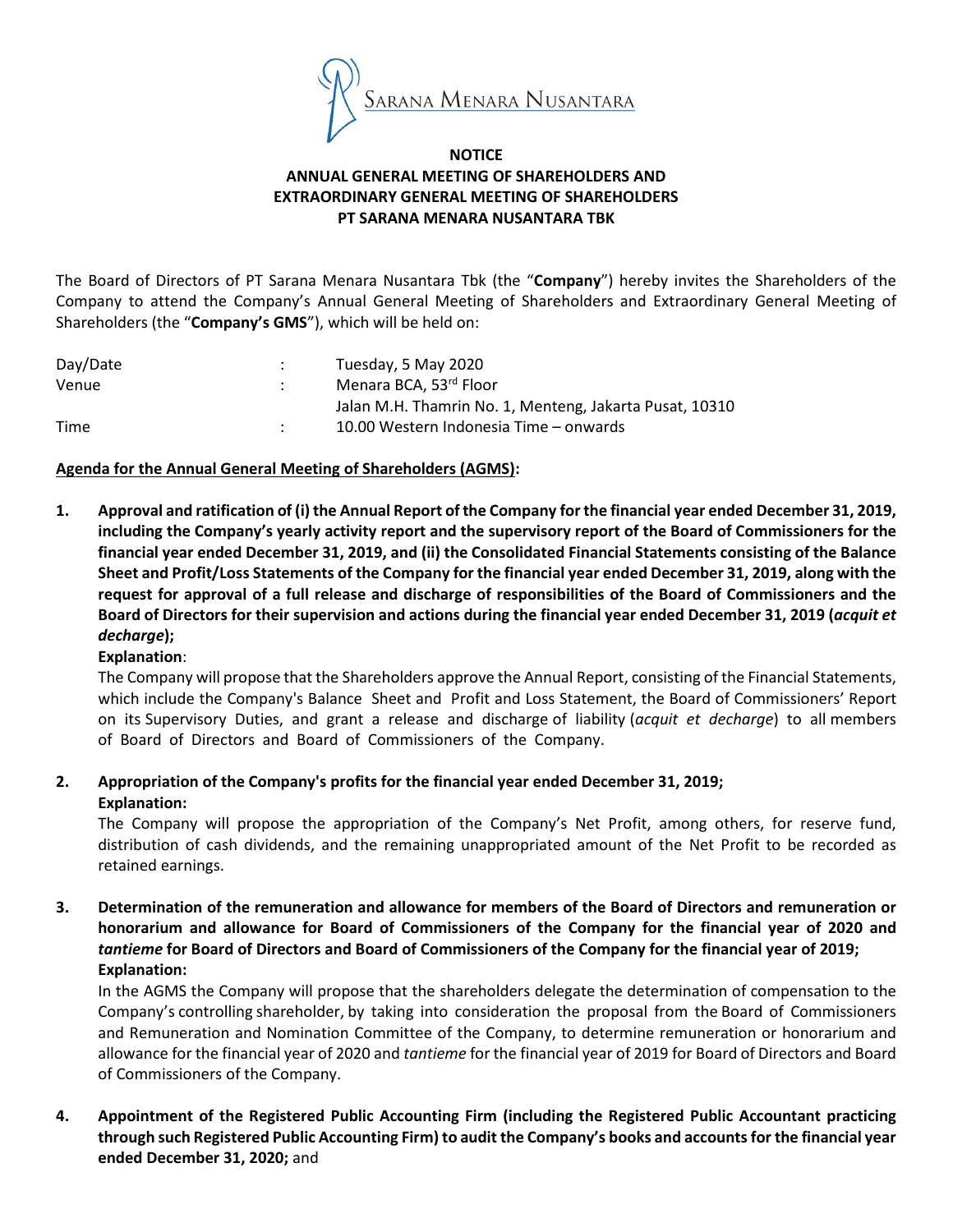# Explanation:

The Company will propose to grant powers to the Company's Board of Commissioners to appoint Registered Public Accounting Firm and Registered Public Accountant, with due observance of the recommendation from Audit Committee and the prevailing laws and regulations.

# 5. Grant of powers and authority to the Board of Directors to pay interim dividends for the financial year ended December 31, 2020.

## Explanation:

The distribution of interim dividends will be made only to the extent that the financial conditions of the Company permits and with due observance of the prevailing laws and regulations.

## Agenda for the Extraordinary General Meeting of Shareholders (EGMS):

Approval on the Company's plan to conduct shares buy back as referred to under Financial Services Authority Regulation No. 30/POJK.04/2017 on Buy Back of Shares Issued by Public Companies.

## Explanation:

The Company plans to conduct shares buy back and pursuant to Article 2 paragraph 3 of Financial Services Authority Regulation No. 30/POJK.04/2017 on Buy Back of Shares Issued by Public Companies, the Company must obtain approval of the general meeting of shareholders to conduct shares buyback. Therefore, the Company intends to convey this agenda in the general meeting of shareholders.

Whereas the Disclosure of Information regarding the Shares Buyback Plan of the Company was published by the Company in the Kontan newspaper on March 18, 2020 and the revision to the Disclosure of Information on April 2, 2020.

#### General Provisions:

- 1. This Notice of the Company's GMS constitutes an official invitation to the meeting in accordance with the provisions of Article 21 paragraph 4 of the Company's Articles of Association, hence the Company will not extend a separate invitation to the Company's Shareholders.
- 2. The Shareholders that are entitled to attend or be represented in the Company's GMS are those whose names are listed on the Register of Shareholders as on Thursday, April 9, 2020, at 16:15 Western Indonesia Time;
- 3. Holders of the shares in the collective custody of PT Kustodian Sentral Efek Indonesia ("KSEI") intending to attend the Company's GMS must register through the Stock Exchange Member/the Custodian Bank holding the securities account at KSEI to obtain a Written Confirmation to Attend the Meeting ("KTUR");
- 4. The Company provides Meeting Agenda's Materials and Explanation, Rules of Meeting Conduct, Power of Attorney and other supporting documents which can be downloaded from the Company's website (www.ptsmn.co.id) from the date of this Invitation.

## Specific Provisions on Preventive Action towards COVID-19 Outbreak:

As a preventive measure and/or in order to prevent the spread of COVID-19 Virus and by fully observing the implementation of large-scale social distancing stipulated by the government, including the Financial Services Authority's regulation on such, the Company hereby highly advise the Shareholders not to physically attend the Meeting but to grant power of attorney to the Independent Party appointed by the Company, who will represent the shareholders to vote and forward the questions to the Company's GMS, with the following procedure:

- 1. Shareholders download the Power of Attorney from Company's website (https://www.ptsmn.co.id).
- 2. a. Power of Attorney which has been filled out, need to be scanned and sent by email to the Company's Corporate Secretary division: corpsec@ptsmn.co.id.
	- b. The original Power of Attorney must be received by the Securities Administration Bureau, namely PT RAYA SAHAM REGISTRA, Gedung Plaza Sentral Lantai 2, Jalan Jendral Sudirman Kaveling 47-48, Jakarta 12930, no later than 3 (three) days before the date of the Meeting, which is on Thursday, April 30, 2020.